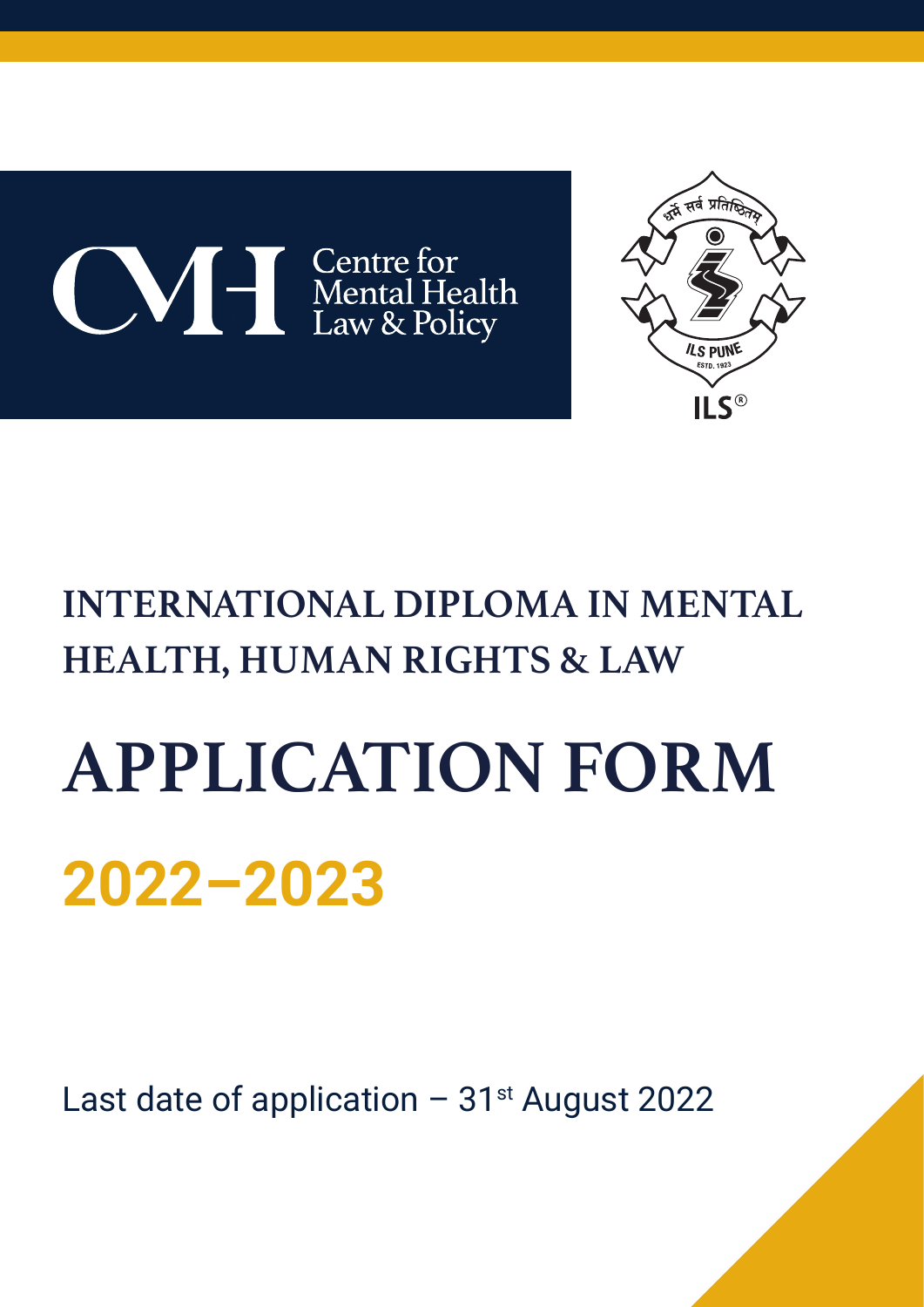The duly completed admission form may be submitted **ONLINE** or a printed copy may be sent by post to the following address:

#### **Mrs. Shubhangi Puranik**

ILS Law College, Law College Road, Pune—411004 Maharashtra, India

Applicants can also email a scanned copy of this application form with relevant documents to info@cmhlp.org

## **PERSONAL DETAILS**

| Male — Female — Other (Please specify) — Prefer not to say                       |
|----------------------------------------------------------------------------------|
| Nationality ________________                                                     |
|                                                                                  |
|                                                                                  |
| Phone No. with Country Code and area code:                                       |
|                                                                                  |
|                                                                                  |
|                                                                                  |
| <b>Postal Address:</b>                                                           |
|                                                                                  |
| ,我们也不能在这里的时候,我们也不能在这里的时候,我们也不能会在这里的时候,我们也不能会在这里的时候,我们也不能会在这里的时候,我们也不能会在这里的时候,我们也 |
|                                                                                  |
|                                                                                  |

Permanent Address (If different than above-mentioned residence address)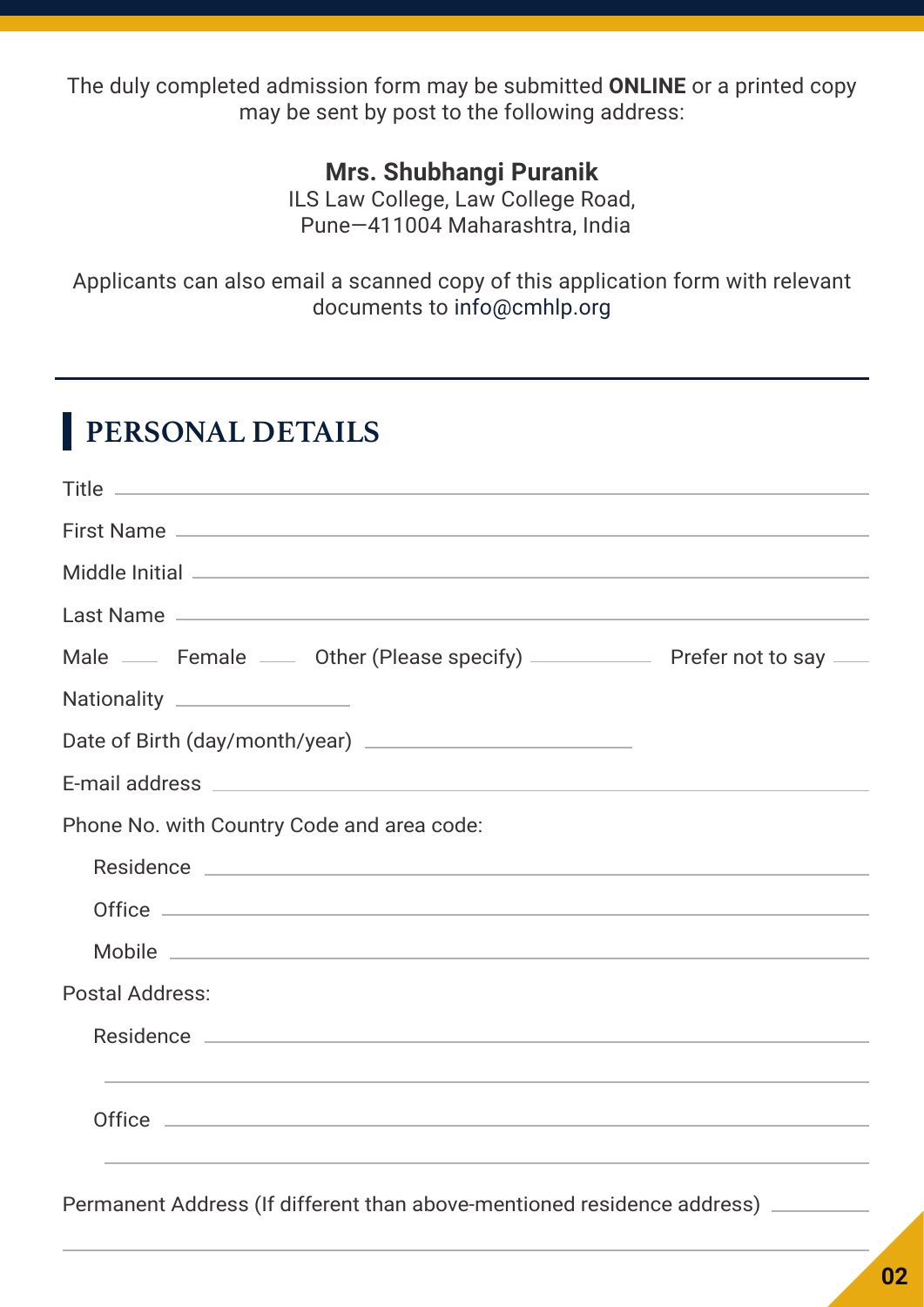Disability / special needs – If you have any disability or special needs –  $Y/N$ 

If yes, please mention details

#### **How did you know about this Diploma?**

| Social media/our website |  |
|--------------------------|--|
|--------------------------|--|

 $\Box$  Past student of the Diploma

 $\Box$  Faculty member

Newsletter/Emailer

 $\Box$  Other (Please specify)

#### **EDUCATION** (mention undergraduate and post graduate qualifications)

| <b>UNIVERSITY</b> | <b>DEGREE</b> | <b>GRADE</b> | <b>YEAR</b> |
|-------------------|---------------|--------------|-------------|
|                   |               |              |             |
|                   |               |              |             |
|                   |               |              |             |

## **WORK EXPERIENCE**

Please list all positions held in chronological order, starting with your current one. If all positions are in the same organization, please list the promotional sequence.

| <b>NAME OF ORGANIZATION</b> | <b>TITLE OR POSITION</b> | <b>FROM</b><br>(month/year) | <b>TO</b><br>(month/year) |
|-----------------------------|--------------------------|-----------------------------|---------------------------|
|                             |                          |                             |                           |
|                             |                          |                             |                           |
|                             |                          |                             |                           |

## **STATEMENT OF PURPOSE**

The Admissions Committee members will read your statement with great care. Your statement should be written by you alone and represent your original work. The statement should be typed, double-spaced, and no more than 250 words.

#### **In your statement, please discuss:**

Your background: how your experiences (education, work, etc.) have prepared you for this program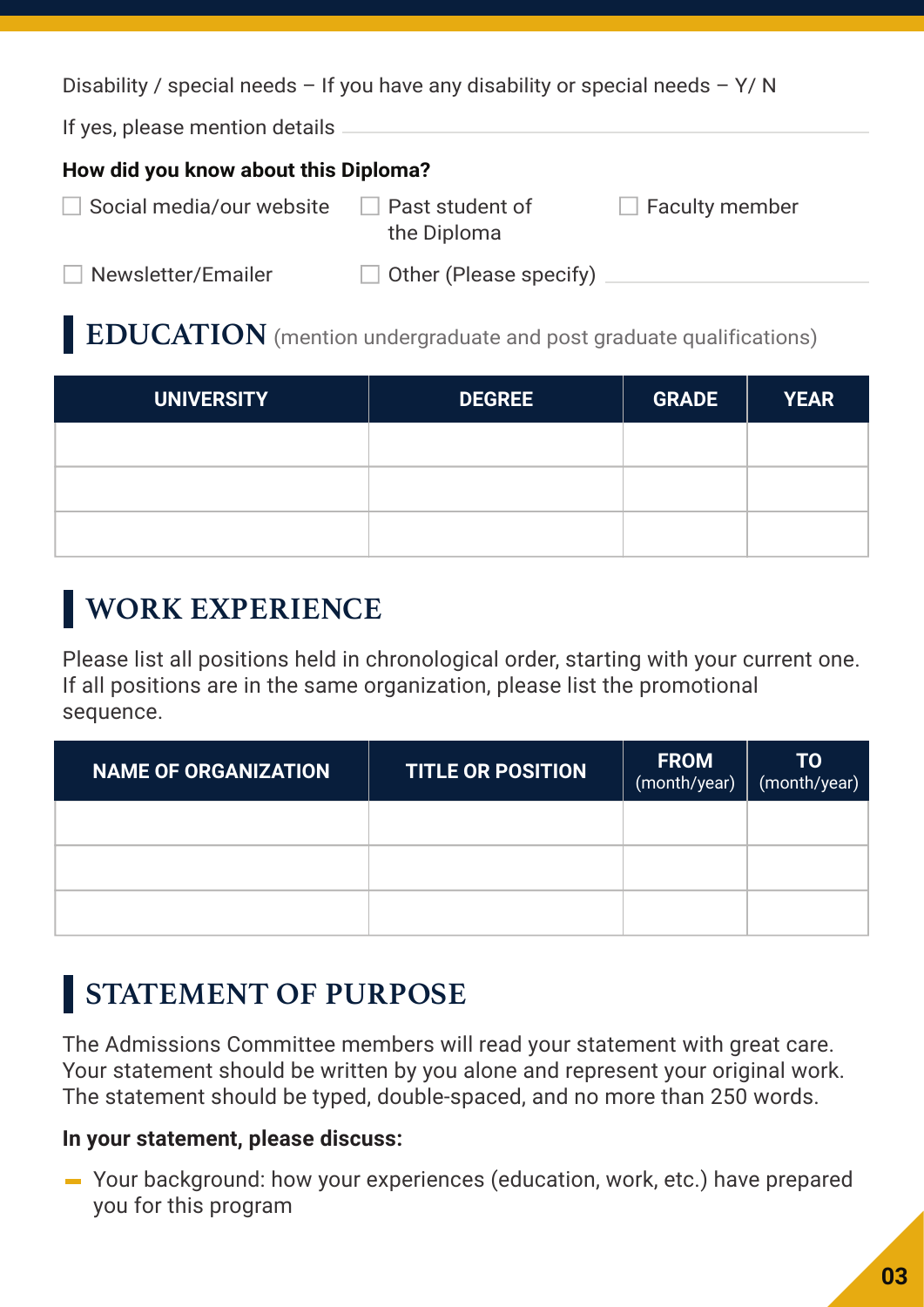- Your motivations for applying for this program: your professional goals, interests
- Your decision to apply to this program: why you think there is a good fit between your objectives and our program

PLEASE ATTACH A SEPARATE SHEET FOR STATEMENT OF PURPOSE IF YOU ARE FILLING AN APPLICATION FORM ON PAPER

## **LANGUAGE PROFICIENCY** For English Language only.

You can grade yourself by ticking the appropriate boxes

|               | <b>SPEAKING</b> | <b>WRITING</b> | <b>READING</b> |
|---------------|-----------------|----------------|----------------|
| <b>Basic</b>  |                 |                |                |
| Working       |                 |                |                |
| <b>Fluent</b> |                 |                |                |

## **FEE**

Tuition fees for international students are **USD 4360** (Inclusive of all applicable taxes).

A limited number of students of Indian origin and residing in India will be offered a reduced tuition fee of **Rs. 60,000** (Inclusive of all applicable taxes).

For applicants accepted into the program, a full tuition fee payment is due **no later than 30th September 2022.**

Students accepted for the program will be notified with necessary instructions regarding payment at the time of their confirmed participation in the program.

Please mention who will make the payment for your tuition fees

Self Sponsoring Organization

(Please fill in details of sponsoring organization at the end of this form)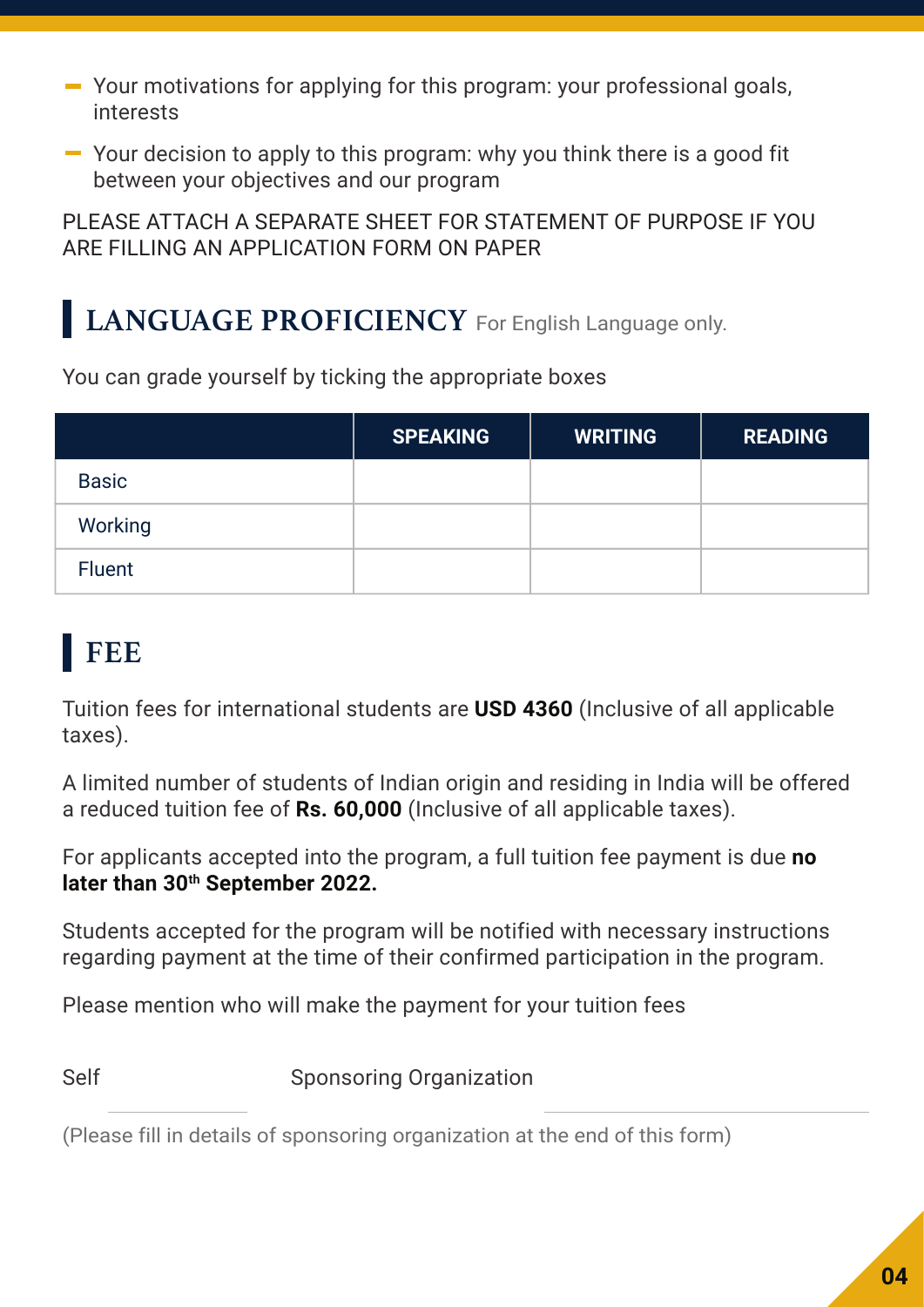## **Name and addresses of two Referees**

| ,我们也不能会有什么。""我们的人,我们也不能会有什么?""我们的人,我们也不能会有什么?""我们的人,我们也不能会有什么?""我们的人,我们也不能会有什么?""                                     |
|-----------------------------------------------------------------------------------------------------------------------|
|                                                                                                                       |
|                                                                                                                       |
|                                                                                                                       |
|                                                                                                                       |
|                                                                                                                       |
|                                                                                                                       |
| <u> 1989 - Andrea Stadt Britain, amerikan bestean ingilang pada sebagai pada sebagai pada sebagai pada sebagai pa</u> |
| <u> 1989 - Jan Samuel Barbara, margaret e popularista e popularista e popularista e popularista e popularista e</u>   |
|                                                                                                                       |

## **TWO LETTERS OF RECOMMENDATIONS** (Attach separately)

## **DECLARATION**

I confirm that the information given in this form is correct and complete.

I accept that the ILS has the right to cancel my application if information given by me is false or fortified. I have read all instructions mentioned in the prospectus including this and I agree to abide by those instructions.

Applicant's signature Date